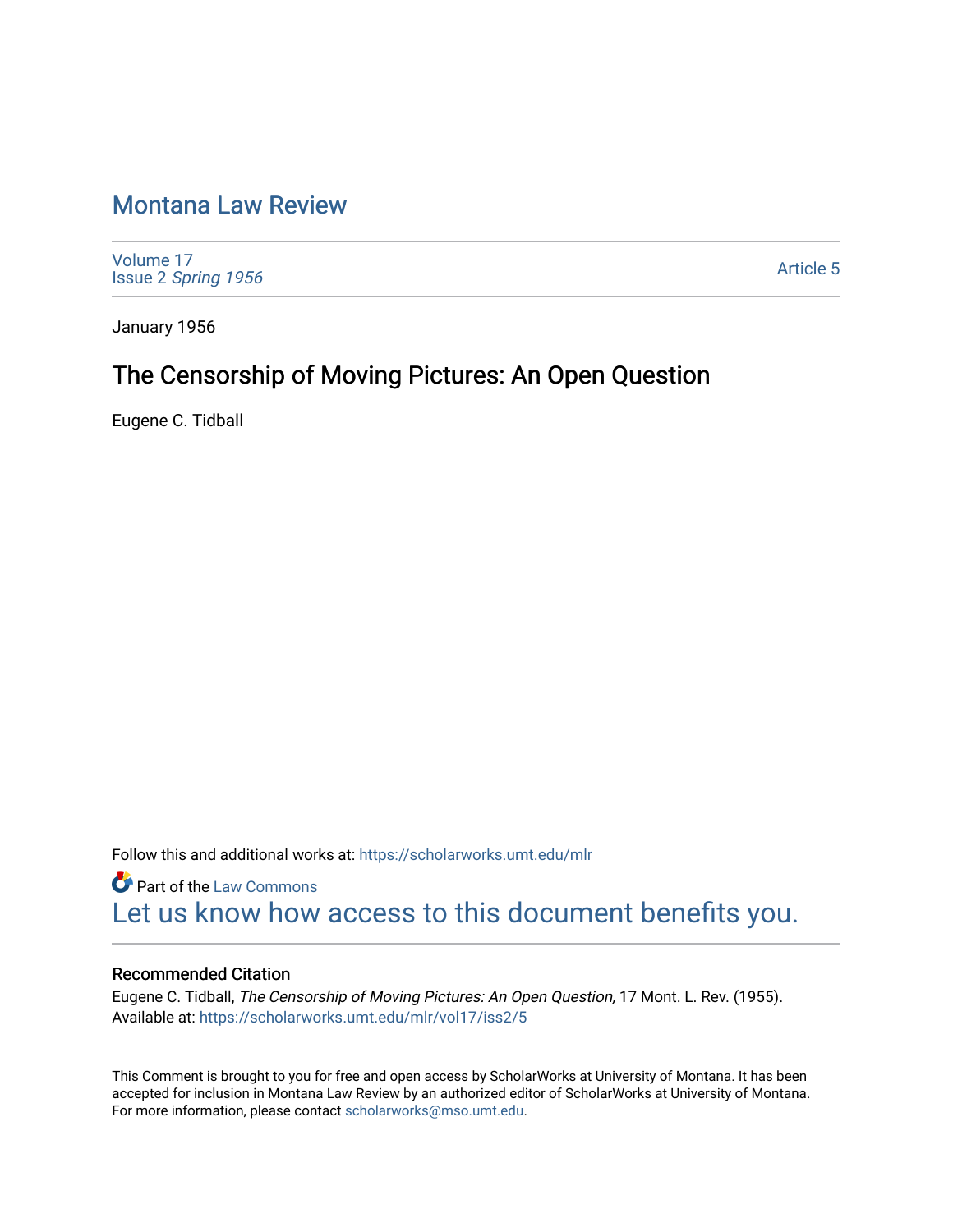

At the end of this academic year Professor **J.** Howard Toelle retires from the faculty of the Law School. Mr. Russell Smith, speaking at a luncheon in Mr. Toelle's honor, perhaps epitomized the thirty years **of** distinguished service which he has rendered to our Law School and to the legal profession in the simple phrase "orderly presentation of the law." No higher tribute can be earned **by** a man who makes legal education his life. Whether lecturing or writing in his field, Mr. Toelle is characteristically clear, orderly and forceful. Two generations of Montana lawyers have been benefited from his presentation of the law, not only as students, but as practitioners and judges as well.

1

The salutory influence of his teaching and writing is woven into the fabric of Montana jurisprudence.

The Montana Law Review was conceived and inaugurated **by** Mr. Toelle in 1940. From that time to the present he has served in the official capacity of faculty adviser to the Review-but to the students responsible for its publication he has much more. They know him to be the motivating force behind its **17** volumes, the person who has not only formed its policies and assisted in the selection of its articles, but one who has made many and valuable contributions.

For all these many services, we say "THANK YOU."

### **NOTES**

#### **THE CENSORSHIP OF MOVING PICTURES: AN OPEN QUESTION**

Today one of the most important media for the communication of ideas is the motion picture. While magazines, newspapers and the radio may devote more time and space to political and social subjects, the percentage of total film production dealing with these issues is steadily rising. Moreover, consideration of themes alone in determining the effect of films on the viewing public does not reflect adequately their influence. A film labeled "musical comedy", for example, may through its combination of character, plot and setting have a significant impact on audience attitudes, aspirations, and behavior. Customary content surveys do not adequately reflect the full impact **of** motion picture content on public opinion. In addition to the main feature, movie patrons see newsreels, documentaries,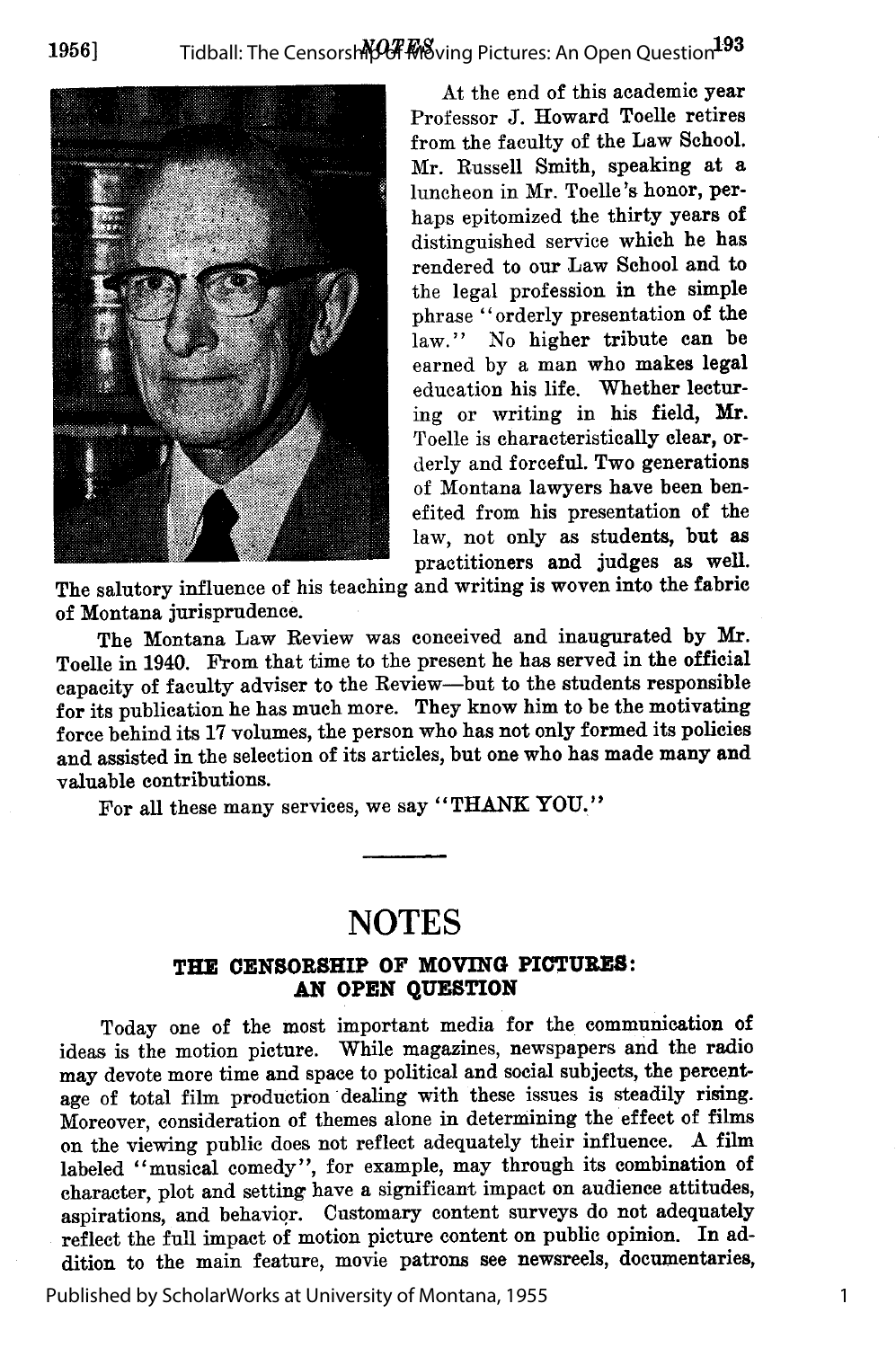travel films, and other short subjects. The main features, themselves, are not always in one content category alone.<sup>1</sup>

The significance of the motion picture as an organ of public opinion is due not only to the nature of movie content but also to the technological features of the medium. Dramatization through a unique combination of sight and sound makes the ideas presented by movies comprehensible to more of the audience than is the case in any other medium except television.' The focusing of an intense light on a screen, the dramatizing of fact and opinion, the semi-darkness of the room where distracting ideas and suggestions are eliminated, all contribute to the effectiveness of movies in shaping and changing attitudes.

A medium of such importance is naturally subject to considerable restraint. Organized interest groups, possessing potential power of boycott, can cause a producer to abandon certain stories, or make changes in screen plays. Another threat Hollywood feels from these groups is their political power to get restrictive legislation passed. Religious, social, professional, racial, national, and business groups actively apply such pressure.

A second factor limiting movie expression is the system of self-regulation embodied in the Motion Picture Production Code. About ninety-five per cent of all pictures released in the United States receive the approval of the Production Code Authority before release.'

As a result of these various nonlegal restraints, even the complete limitation of legal censorship would not result in the fullest development of the motion picture as a contributor to the formation of public opinion.

Under a Constitution which tries to minimize arbitrary restraint on speech and press, state and municipal censorship of motion pictures has occurred with almost no judicial control. Movies have been cut or banned by permanent censorship boards in advance of exhibition, removed from exhibition by police or licensing officials, and withdrawn under informal pressure from city officials. The argument for censorship is usually protection of community morality. But in fact, broad statutory language and limited judicial review have made possible the elimination of films on the basis of highly subjective views of morality or for reasons quite unrelated to moral standards.' Only recently has the United States Supreme Court begun to remedy this abuse.'

Montana apparently has no movie censorship problem, although under the present statutes, such a problem could possibly arise. A general statute' which prohibits the exhibition of indecent pictures would probably not be stretched to include movies. However, Revised Codes of Montana (1947), Section 94-3573 provides:

194

**<sup>&#</sup>x27;Fiske & Handel,** *Motion Picture Re8earch: Content and Audience Analysis,* **Journal of Marketing, Oct. 1946, pp. 129-134.**

**<sup>&#</sup>x27;Dale,** *Communication8 by Picture,* **COMMUNICATIONS IN MODRN SOCIE'ry, 72** (Schramm ed. 1948).

<sup>&</sup>lt;sup>8</sup>Shurlock, The Motion Picture Production Code, 254 ANNALS OF THE AMERICAN ACAD-**EmY 140** (1947).

**<sup>&#</sup>x27;Note, 60 YALE L.J. 696 (1951).**

**<sup>&#</sup>x27;Joseph Burstyn Inc. v. Wilson, Commissioner of Education of New York, et al., 343 U.S. 495, 96 L. Ed. 1098, 72 Sup. Ct. 777 (1952). 6REV. CODES OF MONT., § 94-3603 (1947).**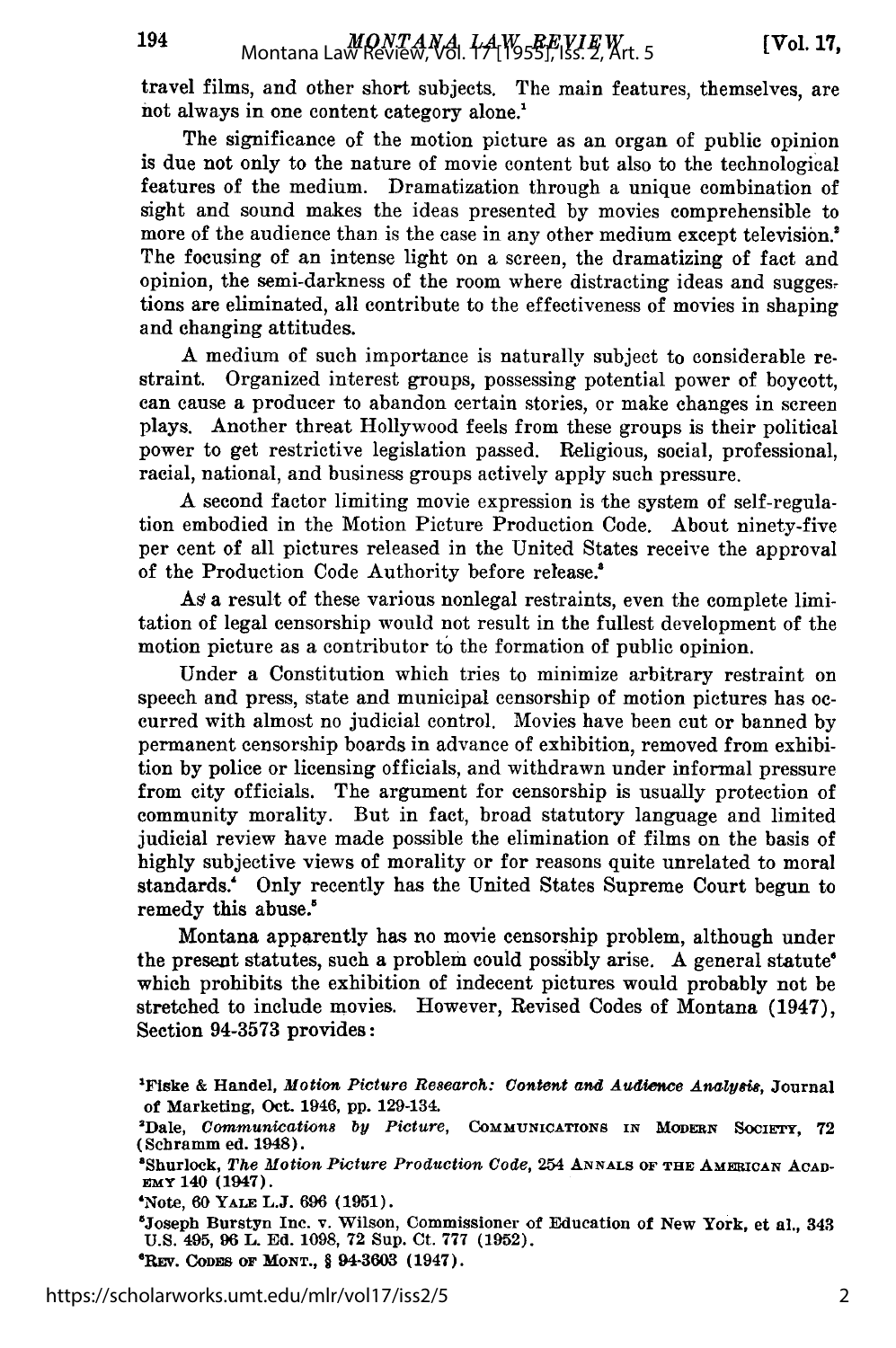Every person who shall exhibit moving pictures wherein are shown or exhibited to the public any scenes or pictures depicting burglaries, train robberies, or other acts which would constitute a felony, is guilty of a misdemeanor.

When considering the criminal theme of so many moving pictures currently being produced, it becomes obvious that convictions could become rife under this statute. As a practical matter the statute exists as an anachronism. Probabilities of arrests made under its authority would seem remote, and it is not believed that a conviction rendered under it would be affirmed by a federal court.

Historically, motion pictures have had a difficult time gaining recognition as a medium entitled to constitutional protection. A major obstacle which existed for 37 years was the Supreme Court decision in *Mutual Film Corporation v. Industrial Commission,'* which held motion pictures outside the free speech clauses of a state constitution.' The Court used an unsound constitutional criterion when it excluded movies from the free speech area on the basis that they are primarily a business. In that case Justice Mc-Kenna said:

It cannot be put out of view that the exhibition of moving pictures is a business, pure and simple, originated and conducted for profit, like other spectacles, not to be regarded, nor intended to be regarded by the Ohio Constitution, we think, as part of the press of the country, or as organis of public opinion.

All of this was changed, however, in the recent pronouncement of the Supreme Court of the United States in the case of *Joseph Burstyn Inc. v. Wilson, Comnissioner of Education of New York.'* In that case a license for the exhibition of a motion picture entitled *The Miracle* was rescinded by the appropriate New York authorities on the ground that the picture was ''sacrilegious" within the meaning of the statute requiring the denial of a license if a film is "obscene, indecent, immoral, inhuman, sacrilegious, or is of such a character that its exhibition would tend to corrupt morals or incite to crime." The Court based its reversal solely on the ground that the New York statute is an "unconstitutional abridgement of free speech and a free press."

The Supreme Court of the United States in the *Burstyn* case after reviewing the *Mutual* case, said:

In a series of decisions beginning with *Gitlow v. New York*,<sup>16</sup> this Court held that the liberty of speech and of the press which the first amendment guarantees against abridgement by the federal government is within the liberty safeguarded by the due process clause of the fourteenth amendment from invasion by state action. That principle has been followed and reaffirmed to the present day. Since this series of decisions came after the *Mutual* decision,

'236 **U.S. 230, 59** L. **Ed. 552, 35** Sup. Ct. **387 (1915).**

'The *Mutual* decision approved an Ohio statute which provided that all films shown in Ohio were to be approved in advance by a state censor board. A companion case<br>upheld a similar state censorship statute of Kansas. Mutual Film Corporation v.<br>Hodges, 236 U.S. 248, 59 L. Ed. 561, 35 Sup. Ct. 393 (1915).

*'Supra,* note **5.** Joseph Burstyn **Inc.** v. Wilson, Commissioner of Education of New York, et al., **343 U.S. 495, 96 L.** Ed. 1098, 72 Sup. Ct. 777 (1952).<br> **POGS U.S. 652, 69 L. Ed. 1138, 45 Sup. Ct. 625 (1925).**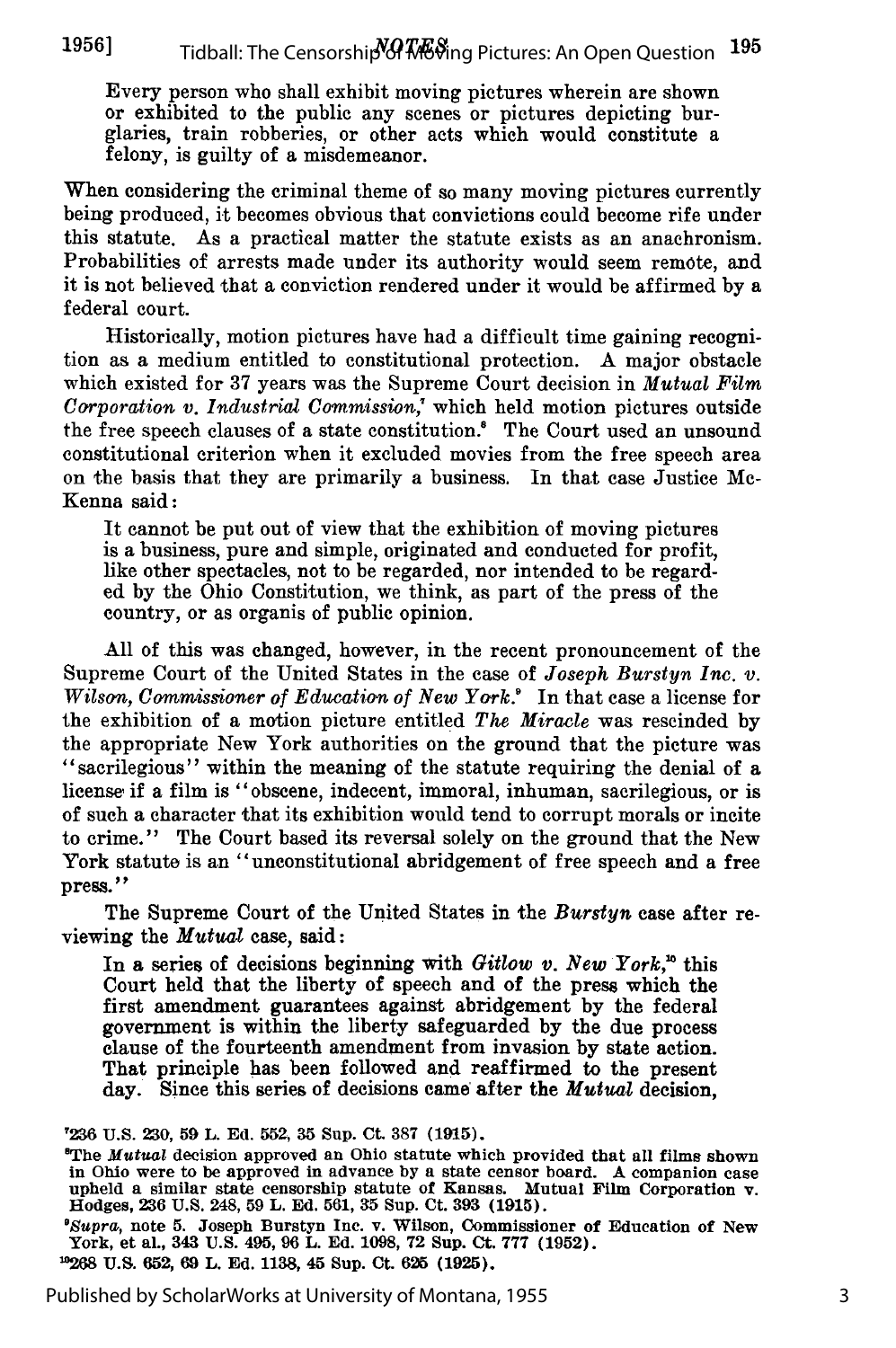the present case is the first to present squarely to us the question whether motion pictures are within the ambit of protection which the first amendment, through the fourteenth, secures to any form of 'speech' or 'the press.'

The Court then discussed as follows the character of the New York statute and its application:

In seeking to apply the broad and all-inclusive definition of 'sacrilegious' given by the New York courts, the censor is set adrift upon a boundless sea amid a myriad of conflicting currents of religious views, with no charts but those provided by the most vocal and powerful orthodoxies. New York cannot vest such unlimited restraining control over motion pictures in a censor. Since the term 'sacrilegious' is the sole standard under attack here, it is not necessary for us to decide, for example, whether a state may censor motion pictures under a clearly drawn statute designed and applied to prevent the showing of obscene films. That is a very different question from the one now before us.

Thus, the Court narrowed the permissible area for prior restraint on motion pictures, leaving however, an undecided region that was to be explored by two state decisions less than a year later.

The first of these decisions is *Superiar Films v. Department of Education.*" The controlling Ohio Code provision" stated that "only such films as are in the judgment and discretion of the board of censors of moral, educational or amusing and harmless character shall be passed."

The motion picture, "M", as shown by the certificate was rejected for the following reasons, among others: "1. There is a conviction that the effect of this picture on unstable persons of any age level could lead to a serious increase in immorality and crime. 2. Presentation of actions and emotions of child killer emphasizing complete perversion without serving any valid educational purpose. Treatment of perversion creates sympathy rather than a constructive plan for dealing with perversion."

The plaintiff film company relied largely upon the *Burstyn* decision and asserted that motion pictures are a mode of expression entitled to the same protection as "speech" and "the press," and that violation of this guaranty is protected from infringement by the state by the fourteenth amendment to The Constitution of the United States.

The Supreme Court of Ohio, after reviewing the *Burstyn* decision, said:

We conclude that, although a motion picture may not be rejected because of 'sacrilegious' expressions or portrayals, there still remains a limited field in which decency and morals may be protected from the impact of an offending motion picture film by prior restraint under proper criteria. As we view it, the United States Supreme Court has not ipso facto taken away all community control of moving pictures by censorship, and this court will not do so under the claim of complete unconstitutionality of censorship laws.

In answer to the plaintiff's contention that the statute offered a too indefinite criterion for censorship, the Ohio Court said that the general

**'159 Ohio St. 315, 112 N.E.2d 311 (1953). "G w. CODES oF OHIO,** § **154-47b (1943).**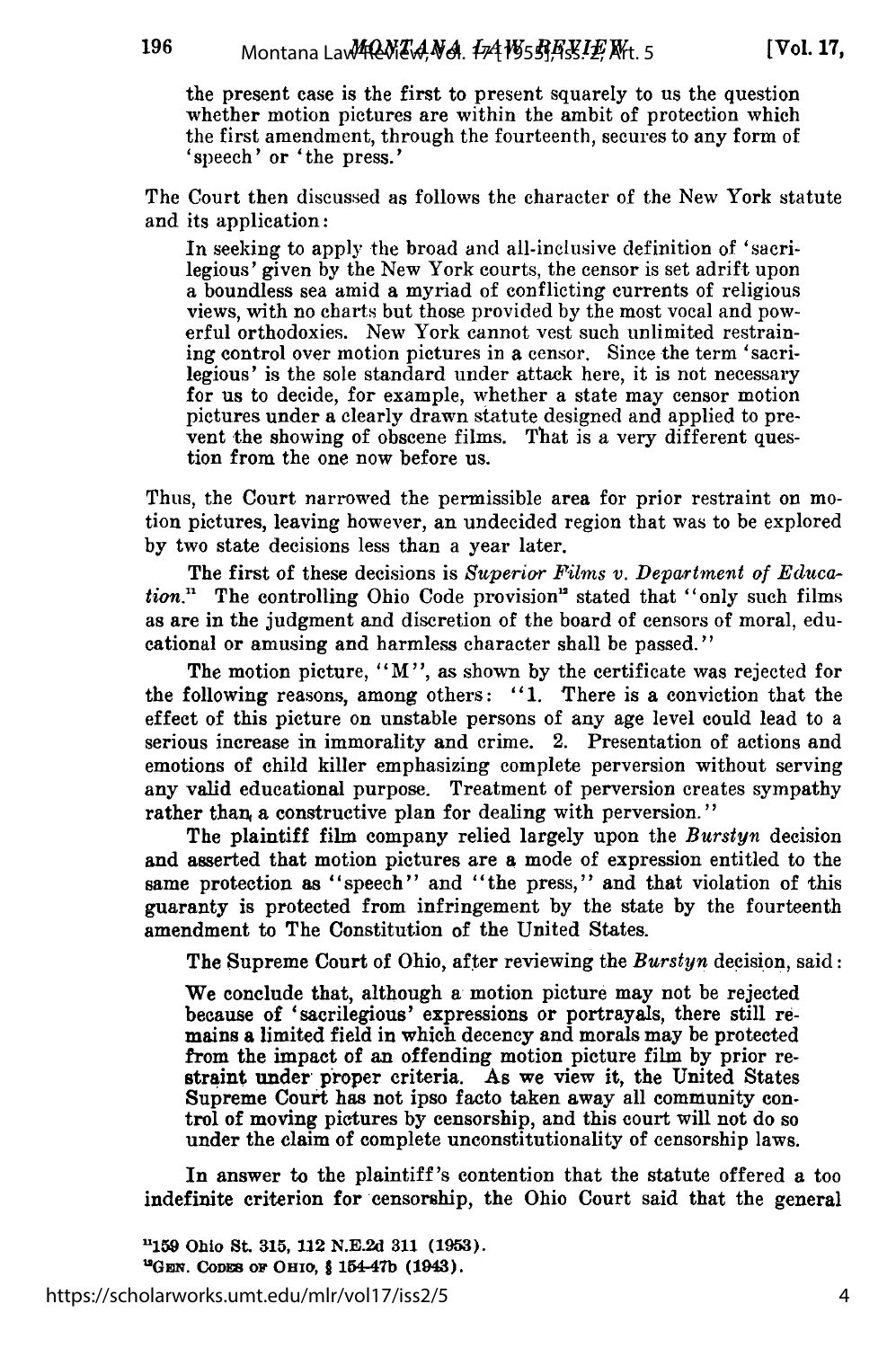words in the statute "were found to get precision from the sense and experience of men." The court, because of the absence of evidence showing that the defendant had abused its discretion, refused to review the record on its merits and denied the plaintiff's petition. There were two dissents on the ground that the statute was unconstitutional.

Less than a month later the case of *Commercial Pictures Corp. v. Board of Regents'* was decided by the New York Court of Appeals. The censorship body determined that the motion picture, *La Ronde,* was not entitled to be licensed for public exhibition on the ground that it was "immoral" and would "tend to corrupt morals" within the meaning of the state law. The court described the film in the following manner:

The film from beginning to end deals with promiscuity, adultery, fornication, and seduction. It portrays ten episodes with a narrator. Except for the husband and wife episode, each deals with an illicit amorous adventure between two persons, one of the two partners becoming the principal in the next. ... At the very end, the narrator reminds the audience of the author's thesis: 'It is the story of everyone.'

The plaintiff contended that the statute was invalid because it imposed a prior restraint upon the exercise of free speech and press, and that the standard was too vague and indefinite to satisfy the standards of due process.

The court first considered whether motion pictures, as part of the press, are altogether exempt from prior restraint or censorship. In answering this question in the negative, the court relied principally upon the *Burstyn* decision, quoting this portion of that case: "It does not follow that the Constitution requires absolute freedom to exhibit every motion picture of every kind at all times and at all places." The opinion suggests that the motion picture under consideration represented a "clear and present danger" to society and concluded that the statute in question, as a protective measure, was a reasonable and valid exercise of the police power.

The court next considered the standard applied. Section 212 of the Education Law provides that a motion picture shall not be licensed if it is "obscene, indecent, *immoral,* inhuman, sacrilegious, or is of *such a character that its exhibition would tend to corrupt morals* or incite to crime." (Italics supplied). The court stated that it was concerned only with the words italicized. The court said that the terms "immoral" and "morals" must be taken to refer to the moral standards of the community, and therefore the standards of any special and particular segment of the whole population were not to control. The court decided that by "immorality," the legislature meant "sexual immorality" and then made the following statement: "It should be remembered that we are not here dealing with a moral concept about which our people widely differ; sexual immorality is condemned throughout our land." A gradation of language in the statute proceeding from "obscene" to "indecent" to "immoral" also was pointed out, the court seeming to imply that a lesser degree of evil was necessary for the censorship of the last than of the first.

The remaining question before the court was whether the statute was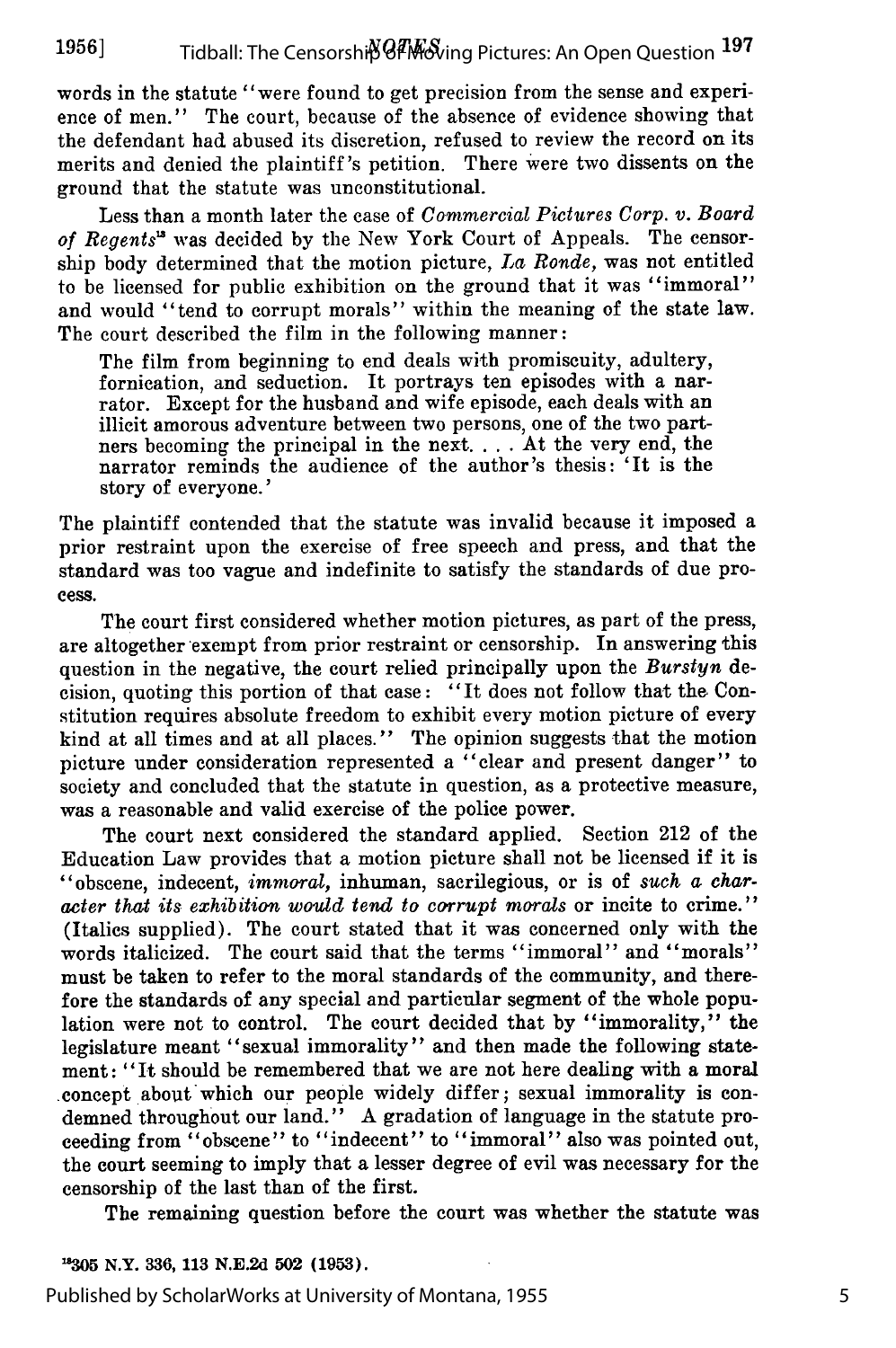198

properly invoked against the motion picture *La Ronde.* The court answered the query thus:

Although vulgar pornography is avoided, suggestive dialogue and action are present throughout and not merely incidentally, depicting promiscuity as the natural and normal relation between the sexes, whether married or unmarried. Can we disagree with the judgment that such a picture will tend to corrupt morals? To do so would close our eyes to the obvious facts of life.

The court refused to form an independent judgment as to the picture and affirmed the order of the Regents.

There was a concurring opinion written by Judge Desmond which went further in every respect than the majority opinion. It is perhaps enough to say that his opinion of *La, Ronde* was that it had no other content than an undue emphasis on the carnal side of the sex relationship.

A penetrating analysis of every facet of the case was present in a trenchant dissent by Judge Dye. He stated that in a case involving civil rights the reviewing court is bound to re-examine the whole record of the original hearing. The pictures are reviewed, he said, by a board that passes judgment based solely on what the members of the board itself happen to think about it at a given time, and added that the appellate court was left at the great disadvantage of not knowing what standards guided the agency in making its determination. He concluded by suggesting that the term "immoral" and the words "tend to corrupt morals" be stricken from the statute, since they are void of any definite meaning.

These two cases were both heard on appeal at the October term of the United States Supreme Court in 1953. " The judgments were reversed in a per curiam decision citing only the *Burstyn* case. However, a concurring opinion was filed by Justice Douglas, with whom Justice Black agreed. In a short summary of the law of free speech and more specifically of prior restraint, Justice Douglas mentions the case of *Near v. Minnesota'* as interpreting the first amendment to preclude previous restraints upon publication. The *Burstyn* case, he goes on, brought motion pictures within the free speech and free press guaranty of the first and fourteenth amendments. He concludes, thusly:

The first and the fourteenth amendments say that Congress and the states shall make 'no law' which abridges freedom of speech or of the press. In order to sanction a system of censorship I would have to say that 'no law' does not mean what it says, that 'no law' is qualified to mean 'some' laws. I cannot take the step. In this nation every writer, actor, or producer, no matter what medium of expression he may use, should be freed from the censor.

This unequivocal statement by an associate justice of the United States Supreme Court would, at first blush, seem to suggest an answer to a problem that has been plaguing the motion picture industry for almost a half a century. Were movies at last to be declared free from the heavy hand of state and municipal censorship? Seven, months later the answer was handed down by the Supreme Court of Illinois in the case of *American Civil*

**1346 U.S. 587, 98** L. **Ed. 329, 74 Sup. Ct. 286** (1954). **283 U.S. 697, 75 L. Ed. 1357, 51 Sup. Ct. 625 (1931).**

https://scholarworks.umt.edu/mlr/vol17/iss2/5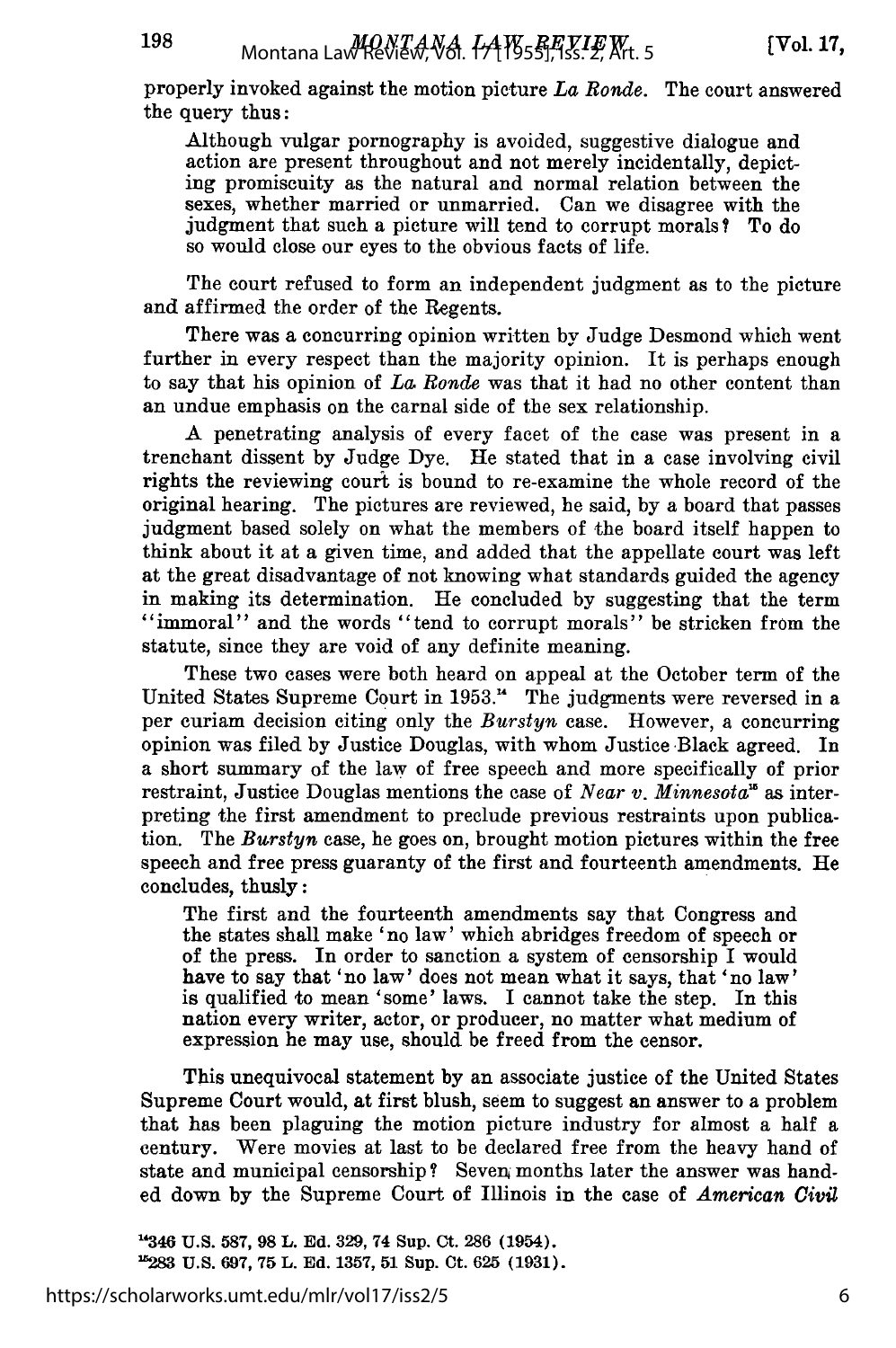#### **1956]** *NOTES*

*Liberties Union v. Chicago.*<sup>16</sup> The court was called upon to review the censorship of *The Miracle.* Strangely enough, this was the same moving picture that was involved in the decision of the Supreme Court of The United States in the *Burstyn* case. In referring to the *Burstyn* case the Illinois court said: ". **.** . we do not regard [this decision] as automatically compelling us to overrule our prior approval of the Chicago censorship ordinance." The case was then sent back to the trial court for a more complete factual review. Tidball: The Censorship of Moving Pictures: An Open Question

What then is the status of moving picture censorship? The remainder of this comment will be devoted to an attempt to answer that question.

The first step towards this goal must be a complete analysis of The Supreme Court opinion that overruled the *Commercial* and *Superior* cases. tn considering the concurring opinion of Justice Douglas, we must begin by reminding ourselves that the views expressed in this opinion apparently were not shared by a majority of the Court.

One possible reason for the reversal is that the statutes invoked **by** the state courts, although applicable to some films that would be censorable, were so broad as to sanction the censorship of films which may not constitutionally be censored. The term, *immoral,* which was the basis of censorship in the *Commercial* case, has a variety of meanings varying according to time, geography, and to some extent, subjective judgment." Wagnall's *Dictionary* says the term, immoral, may and does include illicit sexual behavior. But, according to *Black's Law Dictionary,* the meaning is not limited to sexual impurity, but includes in addition offenses hostile "to public welfare." *Corpus Juris* includes as part of the definition, conduct that is "inimical to rights or interests of others," ''corrupt," ''depraved," and sometimes "unprofessional" conduct. A term of such vague and undefined limits, since it would fail to furnish the objective criterion necessary to insure that there shall be no interference with the exercise of rights secured by due process of law, could easily be the reason for the Supreme Court's reversal. In the *Superior* case, the picture transgressed the statute, because it was "harmful." One need hardly mention that "harmful" is every bit as indefinite as "immoral," and would be subject to the same infirmities. Employing this sort of criteria, a board of censors could suppress half of the moving pictures it reviewed.

A second possible basis for the Supreme Court's decision, and probably the one that demands the deepest probing, is that the films themselves did not possess those qualities which would justify their censorship. There seems to be two generally recognized exceptions to the constitutional doctrine that forbids censorship of speech and the press. One is the "clear and present danger test" and the other, "the primary requirements of decency" concept.

These two concepts have cropped up as indistinguishable parts of the same theory, as completely independent ideas, and as interrelated facets of a single rule. Striving for a more lucid analysis, we will consider them separately.

**<sup>&</sup>quot;3 Ill. 2d** 334, **121 N.E.2d 585** (1954).

**<sup>&</sup>quot;Parmelee v. United States, 72 App. D.C. 203, 113 F.2d 729 (1940) ; United States v. Kennerly, 209 Fed. 119 (S. D. N. Y. 1913) ; Foy Productions v. Graves, 253 App. Div. 475, 3 N.Y.S.2d 573 (1938) ; CARDOZO, PARADOXES OF LEGAL SCIENCE.**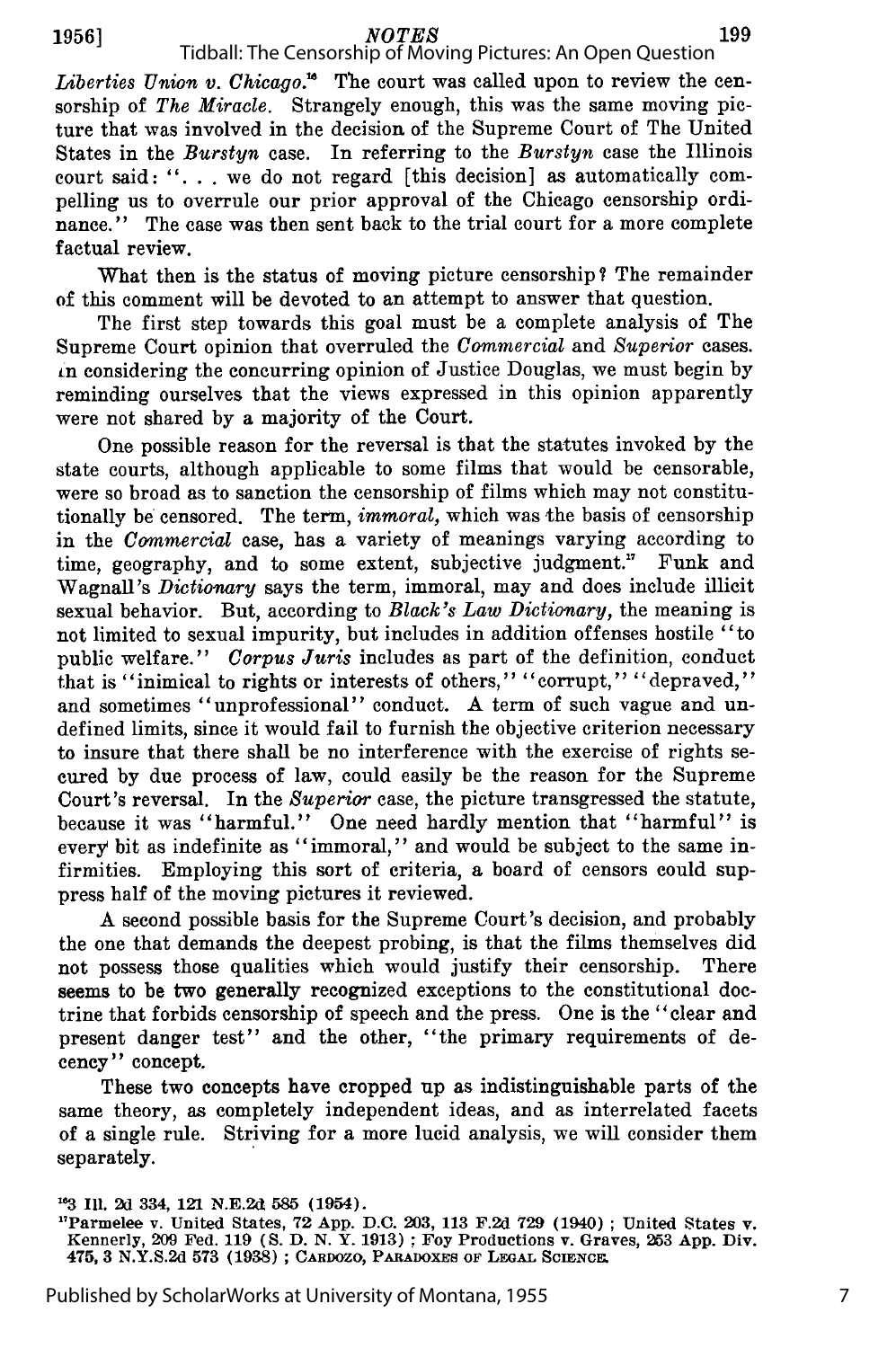200

The "clear and present danger" test was first applied by Mr. Justice Holmes in 1919.<sup>18</sup> Generally, it stands for the proposition that speech cannot be restrained unless there is a clear and present danger that the speech will produce a serious substantive evil that the state has power to prevent. Since the Supreme Court agrees that moving pictures are entitled to the freedom of expression and protection provided by the first and fourteenth amendments, there is every reason to believe that it will appraise the content of such medium in the light of the "clear and present danger" theory.

In the *Commercial* case, the New York Court of Appeals referred to the "clear and present danger" theory, stating that the vices bred by a motion picture which panders to base human emotions represent a "clear and present danger" to the body social.<sup>10</sup> The Supreme Court of The United States, however, defines "clear and present danger" as a more restricted doctrine: "Neither 'inherent tendency' nor 'reasonable tendency' to cause a substantive evil is enough to justify a restriction of free expression."<sup>20</sup> The dissenting opinion in the *Commercial Pictures* case quotes the following review of *La Ronde* appearing in the *Los Angeles Daily News:*

Here is a lovely motion picture, a gay, a glad, a sad, a sentimental movie .. .about the Vienna of candlelight and carriages, of wine, women and waltzes . . **.** a picture about illicit love, but it is told without prudishness and with a deftness, discretion and understanding that make it more moral than most censor shackled pictures on the subject.

This critique, and many others in the same tenor, illustrate that reasonable men are likely to hold different opinions as to whether the showing of such a motion picture will cause a substantive evil. It would seem to follow that there was not, at least conclusively, a "clear and present danger" sufficiently imminent to override the protection of The United States Constitution. $n^{2i}$  The least the defendant should be entitled to is a prima facie case that the picture does not constitute a "clear and present danger," with the burden of proof on the state to show that it does.

The difficulties that arise in the application of the "clear and present danger" test to moving pictures are numerous. If it were established that seeing a certain movie would, in fact, induce normal persons to engage in sexual conduct that seriously deviates from the accepted community standards, there might be constitutional power to censor the movie. But, a major difficulty arises, because it is impossible to know that the motion picture will have that effect; instead, the effect of any movie upon the action of normal individuals is in the realm of prophecy. The issue would seem to be whether a particular movie will adversely affect the moral conduct of the normal viewer, and whether the possibility of that adverse effect is sufficiently great to constitute the "clear danger" needed to outweigh the social values of the free distribution of the movie and the harm to society

'Schenck **v.** United States, **249 U.S. 47, 63 L. Ed.** 470, **39** Sup. **Ct. 247 (1919).**

'Bridges v. State of California, Times-Mirror Co. v. Superior Ct. of in and for **Los** Angeles County, 314 **U.S. 252, 86** L. **Ed. 192, 62** Sup. **Ct. 190** (1941).

'Thornhill v. Alabama, **310 U.S. 88,** 84 L. **Ed. 1093, 60** Sup. **Ct. 736 (1939).**

<sup>&</sup>quot;Commercial Pictures Corp. v. Board of Regents of University of State of New York, **305** N.Y. **336, 113 N.E.2d** 502, 504 **(1953).**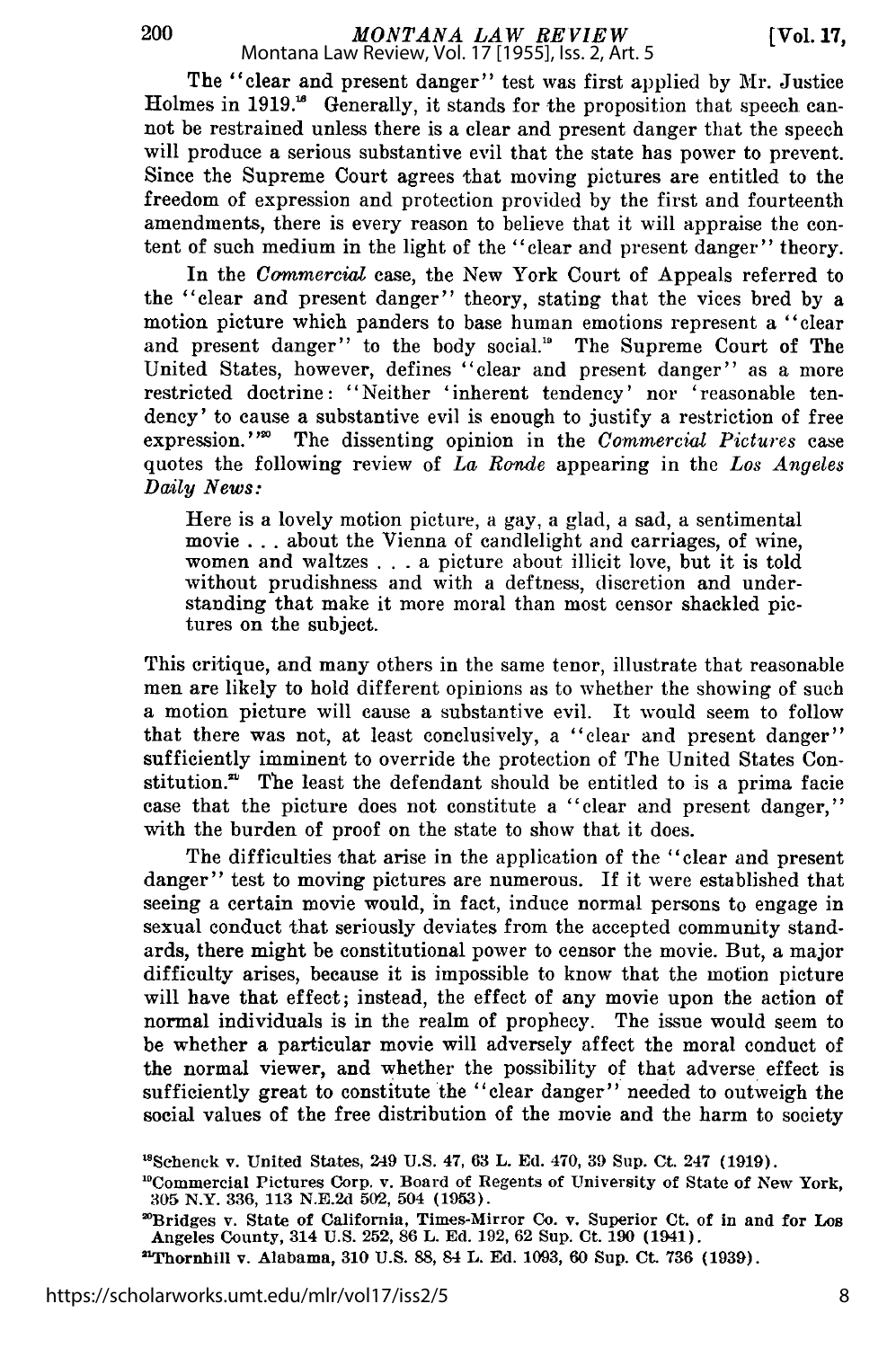# **19561** *NOTES* Tidball: The Censorship of Moving Pictures: An Open Question

that would result if this type of motion picture were subject to censorship. There is a marked absence of dependable information concerning the effect of "immoral" movies on human conduct. 'The most recent case upholding censorship on moving pictures has recognized this problem." There, the Supreme Court of Illinois, in considering the application of the "clear and present" danger doctrine, said:

We agree that the determination that a film or book is obscene must rest on something more than speculation, and that the tendency toward sexual stimulation must be probable and substantial. But we do not agree that the State is limited to the prevention of overt sexual conduct produced by films to the exclusion of consideration of the stimulating tendency which they may have. It may be anomalous to treat obscenity differently from other limitations on free speech, but if so, the difference is one which has long been accepted.

A third reason for the reversal of the *Commercial* and *Superior* cases may have been that the motion pictures under consideration did not violate the "primary requirements of decency." This phrase first appeared as dictum in *Near v. Minnesota.*<sup>28</sup> The Court quoted the following passages from Chaffee's *Freedom of Speech:* "No one would question but that a government might prevent actual obstruction to its recruiting service or the publication of the sailing dates of transports or the number and location of troops." The Court goes on to say, "On similar grounds, the primary requirements of decency may be enforced against obscene publications."<sup>24</sup> In *Chaplinsky v. New Hampshire*,<sup>25</sup> the Court said:

Allowing the broadest scope to the language and purpose of the fourteenth amendment, it is well understood that the right of free speech is not absolute at all times and under all circumstances. There are certain well defined and narrowly limited classes of speech, the prevention and punishment of which have never been thought to raise any constitutional problem. These include the lewd and obscene, the profane, the libelous, and the insulting or fighting words-those which by their very utterance inflict injury or tend to incite an immediate breach of the peace. It has been well observed that such utterances are no essential part of any exposition of ideas, and are of such slight social value as a step to truth that any benefit that may be derived from them is clearly outweighed by the social interest in order and morality.<sup>36</sup>

"'315 U.S. **568,** 86 L. Ed. 1031, **62** Sup. Ct. **766** (1941).

'\*These words are usually accompanied by an Impressive list of citations to indicate that other cases, too, have found exceptions to the right of free speech. The cases cited are ones where the court has permitted either subsequent punishment or prior restraint for activity alleged by the defendant to be under the protection of the free speech and press guarantees of the Constitution. Here are some of the cases **corn-**

<sup>&#</sup>x27;American Civil Liberties Union v. City of Chicago, **3** Ill.2d 334, **121** N.E.2d **585** (1954).

<sup>-283</sup> U.S. 697, 75 L. Ed. 1357, 51 Sup. Ct. 625 (1930).

<sup>&</sup>lt;sup>24</sup>It is interesting to note, however, that Chaffee differentiates between these two grounds for censorship in his *Free Speech In the United States.* **". . .** the law also punishes a few classes of words like obscenity, profanity, and gross libels upon individuals, because the very utterance of such words is considered to inflict a present<br>injury upon listeners, readers, or those defamed, or else to render highly probable an<br>immediate breach of the peace. This is a very di *immediate breach of the peace. This is a very different matter from punishing words because they express ideas which are thought to cause a future danger to the state."*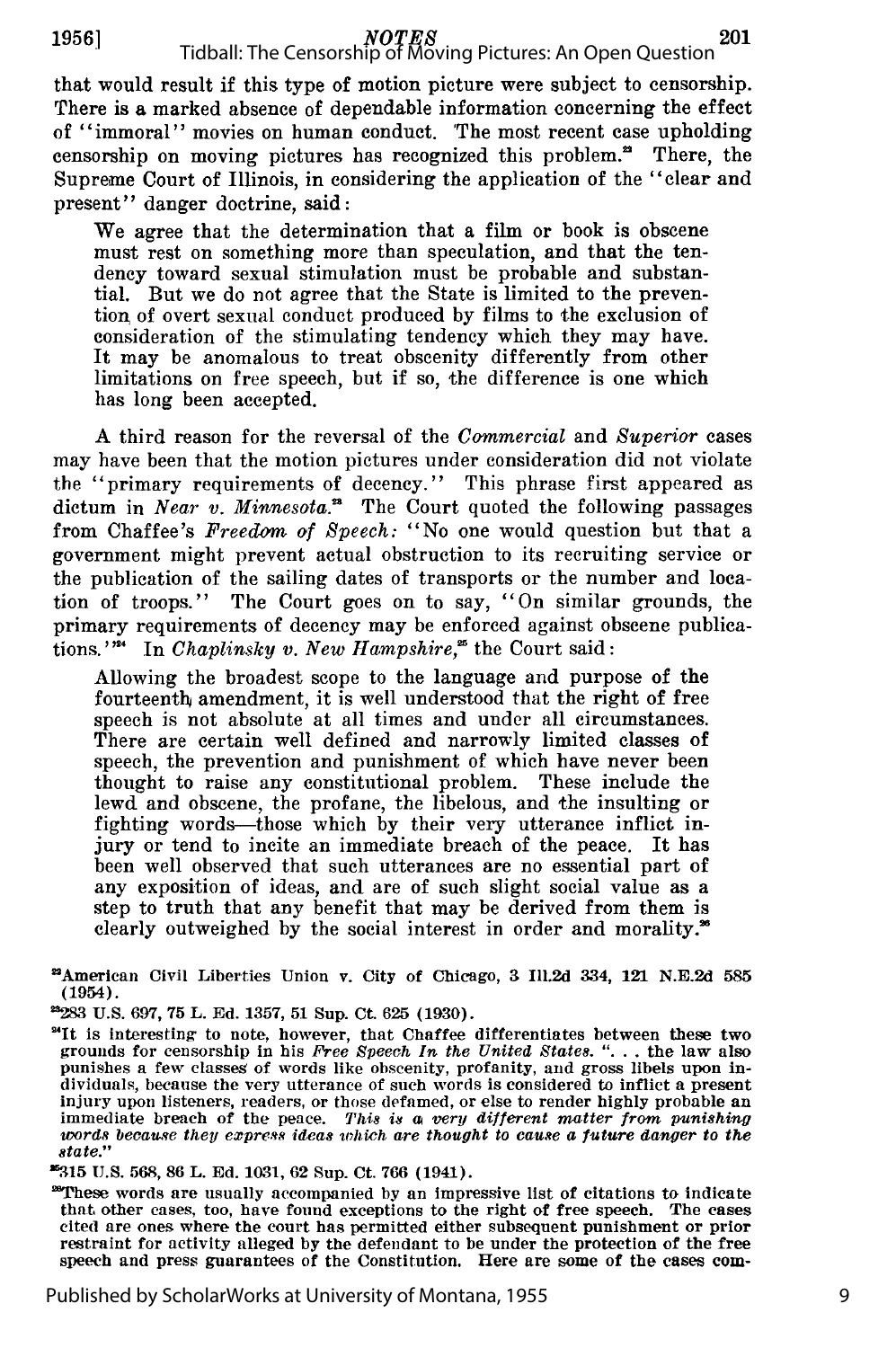*Here, again, Chaffee is the authority cited.* This dictim, which appears to have been derived solely from the works of a lone writer, has been cited time and time again as a justification for censorship. $\mathbf{F}$  Since the Supreme Court has recently applied this very language in the *Burstyn* case, it appears that the "primary requirements of decency" are to be considered in determining the validity of censorship.

Without attempting to carefully define this nebulous yardstick, we may suppose that strong language or acts are required to merit prior restraint. Chaffee, who seems to have the last word in this immediate area, says that in determining whether the expression merits prior restraint, such measures as "lewd," "obscene," "libelous," "insulting or fighting" and "tend to incite an immediate breach of the peace" are to be employed. In light of what has been said by qualified critics in regard to one of the pictures whose censorship was considered, it seems safe to say that the films in controversy did not violate the "primary requirements of decency." Since the *Burstyn* case, which was cited by the Supreme Court as authority for reversal in their per curium opinion, contains this very language, it seems reasonable to suppose that this exception to the prohibition of prior censorship was endorsed by the Court.

We have considered three possible bases for the Supreme Court's reversal of the *Commercial* and *Superior* cases. It is submitted that any one alone, or any combination of the three, could have been reason enough for the Court's decision. Consequently, it is believed by the writer, that theoretically, motion pictures are still subject to censorship. Before such censorship will be upheld by the Supreme Court, however, three requirements must be fulfilled.

First, the statutes must be carefully limited to insure that no picture that is not violative of an interest that the state has a right to protect, will be censored. A second requirement for valid censorship is the existence of a "clear and present danger" that the motion picture in question will bring about a serious evil that the state has a right to prevent. The last requirement demands, at least when the basis for censorship is obscenity or immorality, that the movie in question violate the "primary requirements

monly found, with the suppressed activity designated parenthetically: Gitlow v.<br>New York, 268 U.S. 652, 69 L. Ed. 1138, 45 Sup. Ct. 625 (1925) (advocating the com-<br>mission of conspiracy by mass strike to overthrow the gove means) ; Feiner v. New York, 340 U.S. 315, 95 L. Ed. 267, 71 Sup. Ct. 303 (1950) (making an inflamatory speech to a mixed crowd of negroes to rise up in arms and fight for equal rights) **;** Kovacs v. Cooper, 336 U.S. 77, 93 L. Ed. 513, 69 Sup. Ct. 448 (1948) (operating a "sound truck" which emitted "loud and raucus noises") ; Cox v. New Hampshire, 312 U.S. 569, 85 L. Ed. 1049, 61 Sup. Ct. **762,** 133 A.L.R. 1396 (1941) (marching in groups of from 15 to 20 along the sidewalks in the business district of a populous city) ; Chaplinsky v. New Hampshire, **315** U.S. 568, 86 L. Ed. 1031, 62 Sup. Ct. 766 (1941) (addressing a person on a public street as a "damned fascist" and a "damned racketeer") **;** Gompers v. Bucks Stove & Range Co., 221 U.S. 418, 55 L. Ed. 797, 31 Sup. Ct. 492, 34 L.R.A. (n. s.) 874 (App. D.C. 1910) (publishing words which constituted a signal to continue an illegal boycott); Schenk v. United States, 249 U.S. 47, 63 L. Ed. 470, 39 Sup. Ct. 24 ing to note that not one of these cases involved censorship of, or punishment for, expressions against "the primary requirements of decency."

<sup>&</sup>quot;Commercial Pictures Corporation v. Board of Regents, **305** N.Y. 336, 113 N.E.2d 502, 510 (1953) **;** Burstyn v. Wilson, **303** N.Y. 242, **101** N.E.2d 665, **675** (1951) **;** Superior Films v. Department of Education, 159 Ohio St. 315, 112 N.E.2d 311, 317 (1953).